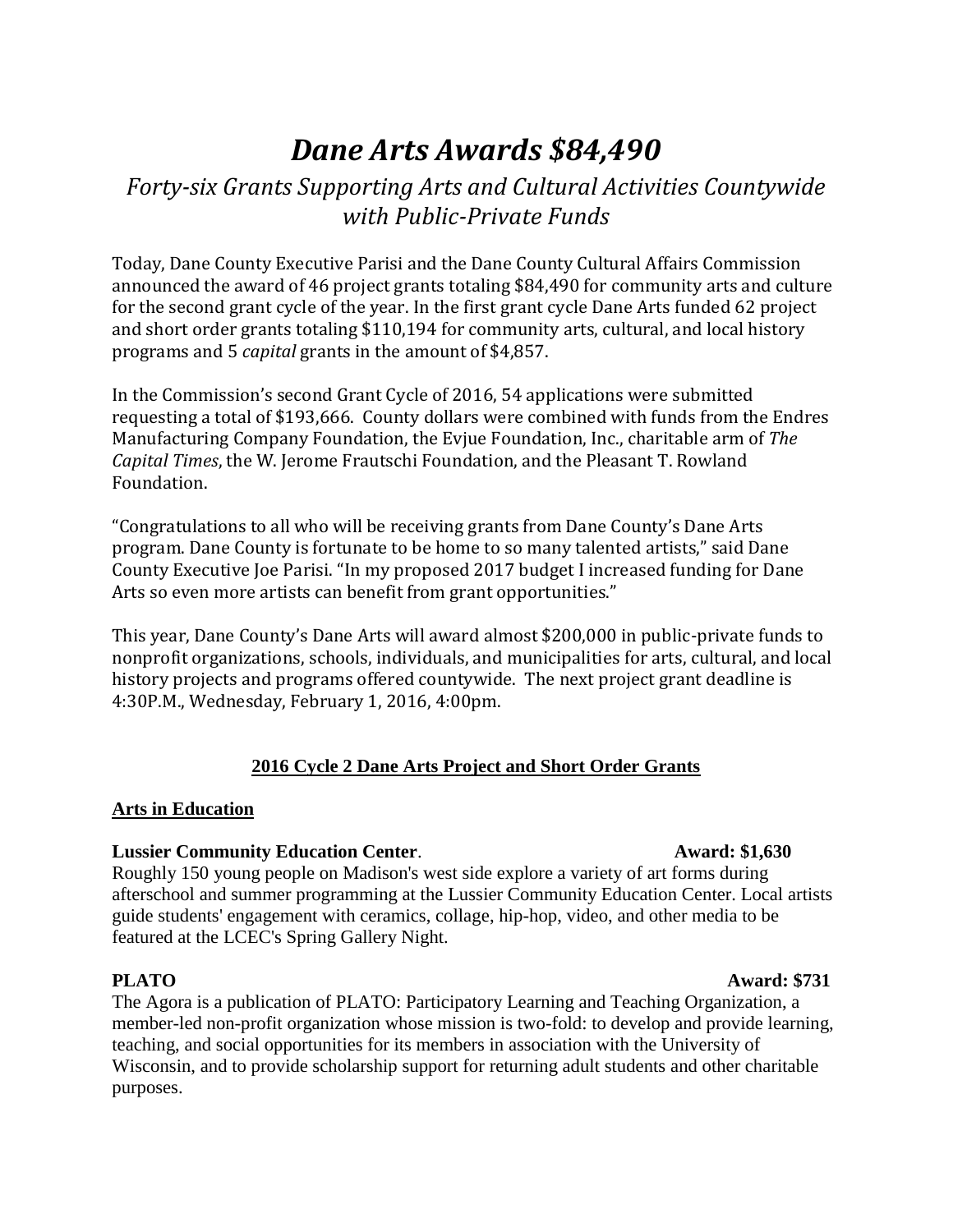### **Madison Bach Musicians, Inc. Award: \$380**

Members of the Madison Bach Musicians will give outreach performances and talks, as well as work with the music students, at Kromrey Middle School (Middleton) and Glacier Creek Middle School (Cross Plains). MBM will play music by Bach, Handel, Corelli, and Vivaldi on historical instruments--harpsichord, baroque violin, and baroque cello--and will discuss performance style.

### **Greater Madison Jazz Consortium Award: \$2,754**

The Greater Madison Jazz Consortium will produce 8 jazz residencies in 2017 at elementary and middle schools in the Madison Metropolitan School District (MMSD). In so doing, we help MMSD achieve its goal of ensuring equity and access to high-quality arts education for all students.

### **Madison Symphony Orchestra Inc. Award: \$2,380**

The MSO's Fall Youth Concerts bring area elementary and middle school students into a worldclass concert hall to experience live classical music performed by a professional symphony orchestra. The concerts are performed by the MSO in Overture Hall and feature the MSO's Fall Youth Concerto Competition winner(s).

### **Central Midwest Ballet Award: \$1,595**

Based on the Hans Christian Andersen story, *The Little Matchstick Girl* is an original ballet created to introduce our community to the beauty and artistry of dance, and to give our students an opportunity to perform in a professional quality production.

# **VSA Wisconsin Award: \$2,160**

VSA Wisconsin will conduct for two visual art studio classes at the VSA Art Center on Madison's north side: Vets' Art Studio for approximately 30 veterans with disabilities, and Open Doors Studio for approximately 20 Madison area adults with disabilities.

# **American Players Theatre Award: \$2,783**

Potency of Poetry is a week-long, in-school residency program utilizing the unique performance skills of APT's teaching artists to infuse students with an enthusiasm and enhanced appreciation of words, language and storytelling, laying the groundwork for a student population better equipped to understand and appreciate complex text such as Shakespeare's, and ultimately to become ready audience members.

# **Madison Symphony Orchestra Inc.** Award: \$2,380

The MSO's Spring Young People's Concert 2017 brings middle and high school students into a world-class concert hall to experience live classical music performed by a professional symphony orchestra. The concert is performed by the Madison Symphony Orchestra, led by Music Director John DeMain in Overture Hall and features the MSO's Bolz Young Artist Competition winners.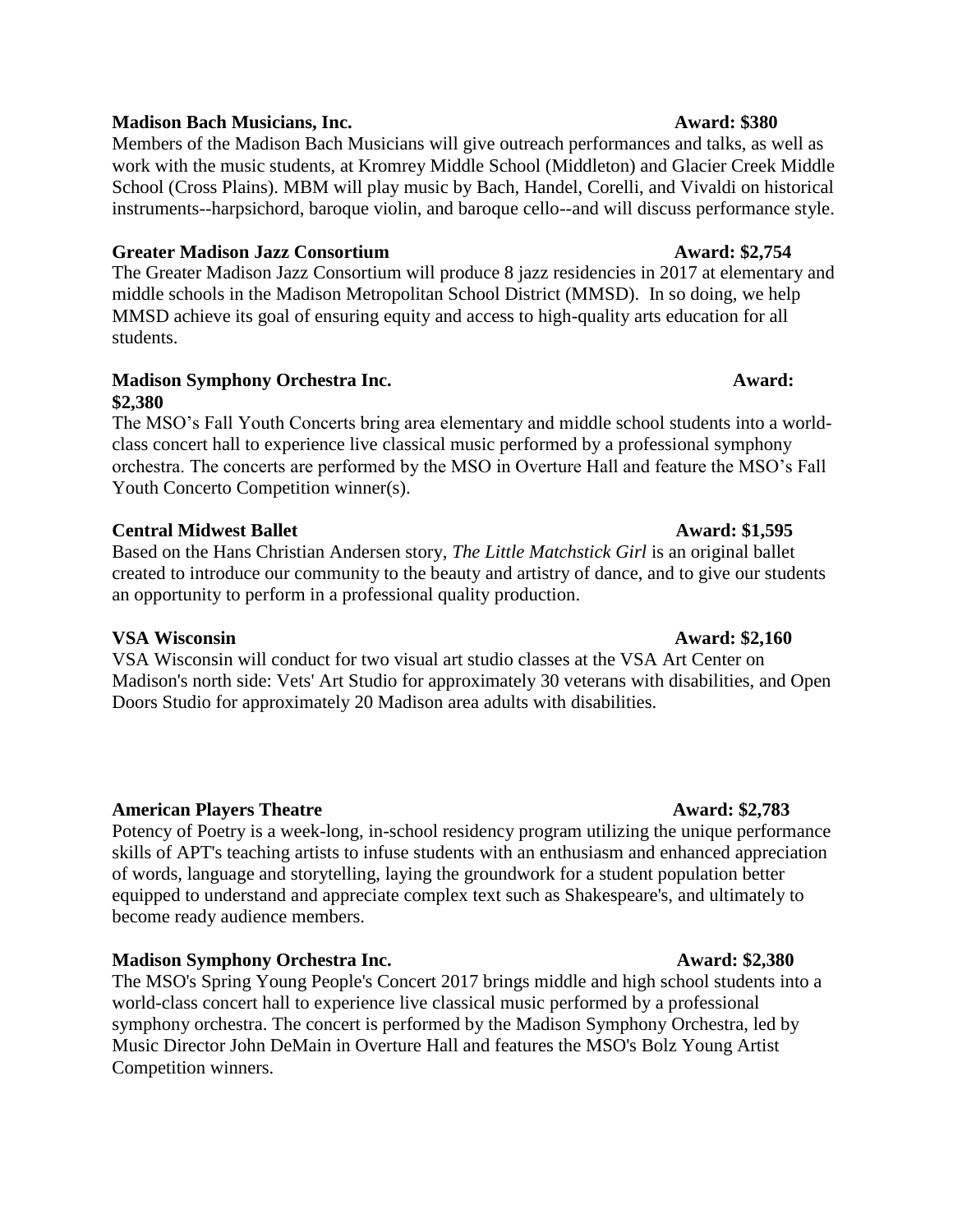# **Kanopy Dance Theatre Inc. Award: \$1,680**

Kanopy presents *Baba Yaga: Portrait of the Wickedest Witch. A* folktale of a witch, peasant girl, magic doll, wicked stepsisters -all come to life in a Cinderella story. Complemented by puppetry, storytelling, costumes by acclaimed NYC designer David Quinn, and beautifully rendered by the creative choreography of Kanopys Artistic Directors.

# **Kanopy Dance Theatre Inc. Award: \$1,855**

Kanopy presents *Snapshots of Spain*, a collaboration with world renowned contemporary flamenco and Spanish artists. The production will include new works by Kanopy Directors, and guest artists inspired by the poetry of Lorca and Machado, the paintings of Goya, Dali, and Picasso, and the driving rhythms of Spanish music. Celebrate Spain's legacy of culture and art through elegant, contemporary and experimental dance.

# **Cycropia Aerial Dance, Inc. Award: \$1,446**

Cycropia Aerial Dance is a community-oriented organization that encourages people, of Dane County and beyond, to experience a unique form of dance. Their spring show production will include new and existing aerial dance works. Audience members represent a diverse group, from children to adults, and from all walks of life and backgrounds.

# **Multidisciplinary Arts/Culture**

# **Opera for the Young, Inc.** Award: \$1,060

Opera for the Young presents its seventh annual Family Opera Day at the Overture Center for the Arts in June 2017. A free performance of *"The Elixir of Love"* will be complemented with workshops in theater, music, and design with assistance from the Madison Youth Choirs and

# **Dance**

# **Dance Wisconsin Award: \$1,706**

Dance Wisconsin's production of "Nutcracker Ballet" is a family-friendly ballet, performed by local dancers. It includes a talented live orchestra, beautiful singers, and guest artists Gillian Murphy and James Whiteside courtesy of American Ballet Theatre.

### **Li Chiao-Ping Dance Award: \$2,385**

A collaboration between choreographer Li Chiao-Ping and visual artist Douglas Rosenberg, *i-- LAND* examines and explores the immigrant experience. Focusing on two ports of entry into the United States – Angel and Ellis Island – Li and Rosenberg interweave spoken text with Li's signature, inventive movement and Rosenberg's acclaimed visual designs to engage stories of immigrants from the late 1800s to the present.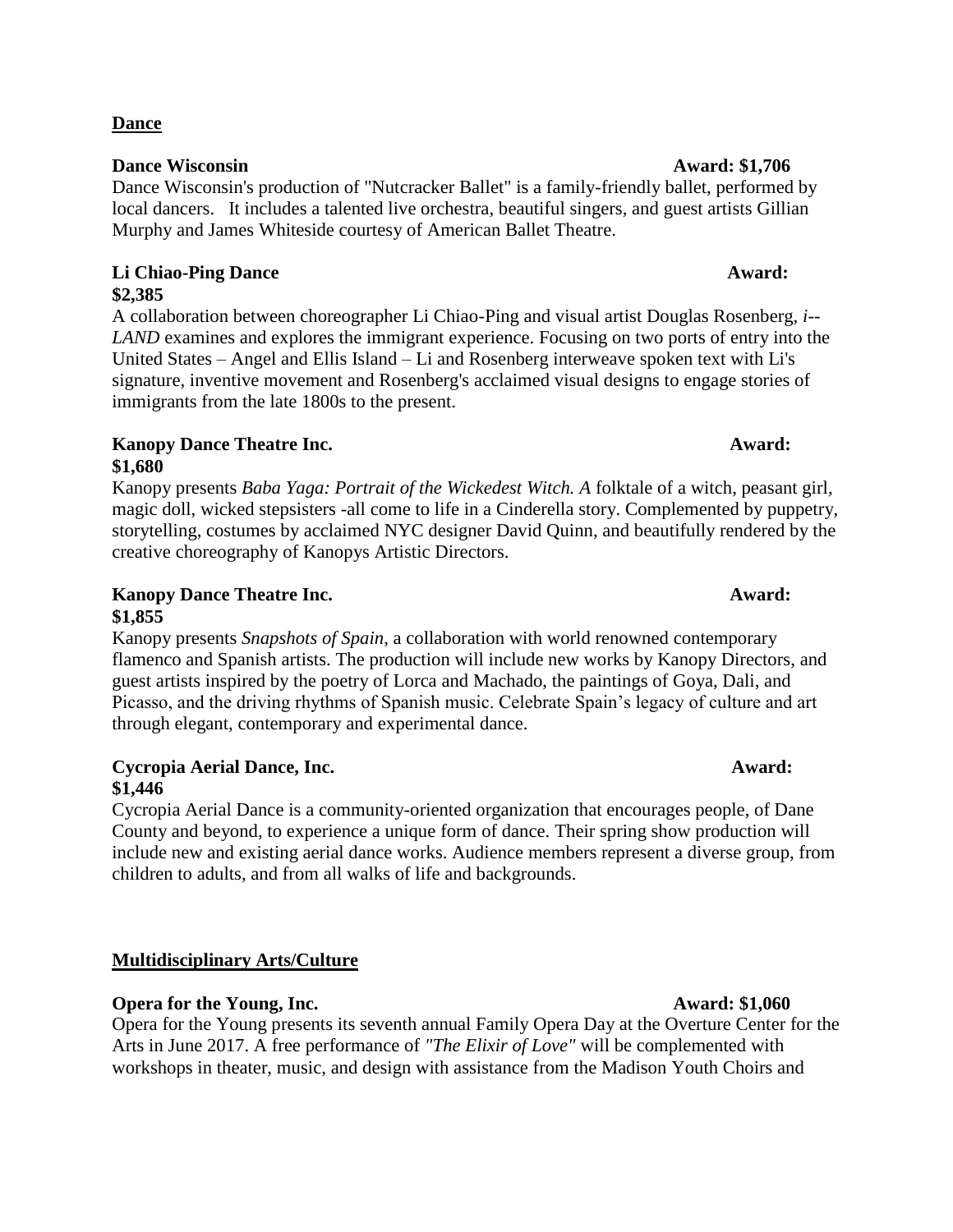Madison Children's Museum OFTY involves children in all aspects of the show - from design to performance. In this engaging manner, OFTY fulfills its mission to ignite enthusiasm for opera.

# **Overture Center Foundation Award: Award: Award: Award: Award: Award: Award: Award: Award: Award: Award: Award: Award: Award: Award: Award: Award: Award: Award: Award: Award: Awa \$2,753**

On February 25, 2017, Dane County residents will again have the opportunity to participate in Overture's International Festival to connect with cultures, languages and people representing countries from all over the world. The International Festival is the most ethnically diverse event in Dane County.

# **TAPIT/new works. Award: \$1,643 Award: \$1,643**

TAPIT/new works Ensemble Theater will create and produce a new multi-disciplinary production, *Typhoid Mary & Patient Zero: A play set at the intersection of public health and personal freedom.* Free outreach events with participants in UW-Madison's PEOPLE and Nursing School programs will engage college students and young people from minority backgrounds.

### **Theatre LILA Award: \$3,308**

This piece hopes to illuminate and expose our fragility, humor and strength-collectively as we are exposed and drawn into moments both magical and painfully-real elicited from The BED. Theatre LILA is dedicated to and focused on presenting stories and plays which are told and performed by a diverse group of artists. By collaborating with the UW-Madison Memorial Union Performing Arts Committee we are hoping to expand our audience to include a younger and more diverse audience.

# **Arts & Literature Laboratory, Inc. Award: \$1,634**

Arts + Literature Laboratory is proud to present *The Watershed Reading Series*, a monthly reading featuring local, regional and national, award-winning writers. On the third Friday of each month, the Watershed Reading Series at Arts + Literature Laboratory features three to five local and visiting writers of poetry, fiction, and nonfiction. This is an organization committed to equitable access for all to literary arts (and visual arts) programming.

# **Simpson Street Free Press**. **Award: \$901**

This series brings local history, music, and the arts alive for young readers. Producing *"Where in Dane County"* is a core curriculum, writing-for-publication process. It's how we teach local history and the arts. These stories lead young readers to fascinating content that celebrates history and the arts in Dane County.

# **Music**

# **PEBOGA Award: \$1,828**

Fall Gospel Fest is a one-day inspirational music event that serves as a platform for both contemporary and traditional gospel music and features national recording artists who share the stage with local artists.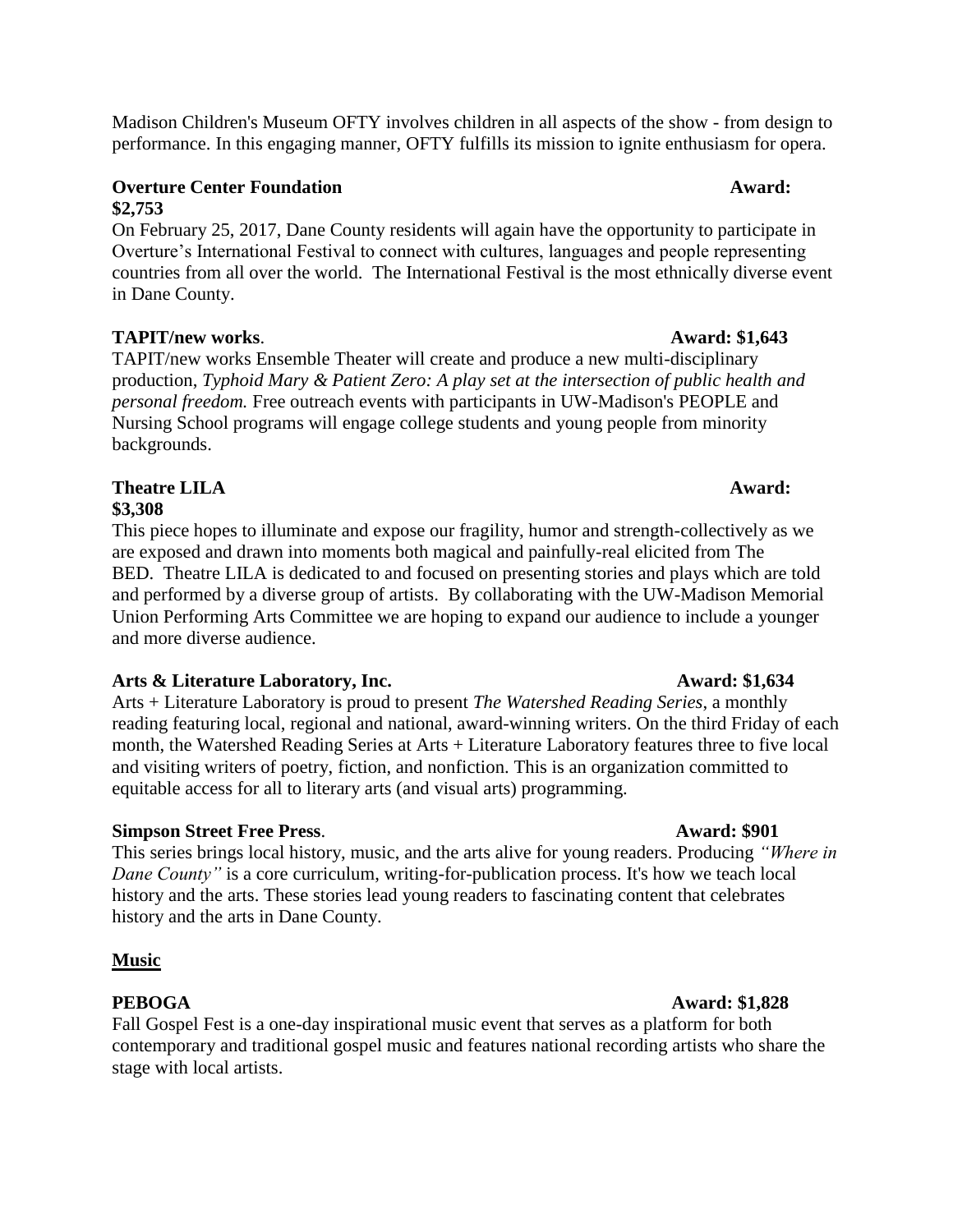### **Madison Flute Club Award: \$798**

The Wisconsin Flute Festival, a program of the Madison Flute Club, is an annual one day educational intensive which brings together flutists, flute enthusiasts and music lovers of all ages and ability levels from throughout the Midwest.

### **Madison Youth Choirs Award: \$1,575**

Madison Youth Choirs, in collaboration with the Madison Metropolitan School District (MMSD), will host the 7th Annual Madison Boy choir Festival on Saturday, January 28, 2017. Shaped by participant feedback and evaluation discussions from six successful past festivals, the 2017 event is expected to serve between 400-500 students in a daylong celebration of highquality choral music.

### **City of Madison** Award: \$2,236

For more than a decade, Concerts on the Rooftop at Monona Terrace has provided an opportunity for thousands of music fans to enjoy the spirit of Dane County in a world class venue at no charge. The 6 concerts showcase a variety of music, opportunities for dance, great food and spectacular views!

### **Con vivo!...music with life**. **Award: \$851**

Con vivo!...music with life presents *'Capitol Europeans'* a performance of live chamber music on Saturday, February 11, 2017 at 7:30 pm at First Congregational Church in Madison. This organization is a dynamic, professional chamber music ensemble comprised of seven core musicians drawn from the Madison Symphony Orchestra, Wisconsin Chamber Orchestra and other regional performing groups.

### **Con vivo!...music with life**. **Award: \$1,106**

This project *'Kindred Spirits'* is designed to enrich, entertain, and educate our targeted audiences by presenting rarely performed works by well-known composers. Through interactive discussion during the concert, musical director Robert Taylor will provide fresh insight into the artistic and historical merits of the music and composers. Con vivo!...music with life is a dynamic, professional chamber music ensemble comprised of seven core musicians drawn from the Madison Symphony Orchestra, Wisconsin Chamber Orchestra and other regional performing groups.

# **Wisconsin Youth Symphony Orchestras. Award: \$1,571**

The Bolz Spring Concerts serve as the last performances of the WYSO season, and our diverse orchestra members are able to showcase their musical progress from the beginning of the season including instrumental mastery, poise and confidence and musical understanding.

### **Grace Presents Award: \$731**

Grace Present's monthly concert series offers a broad range of musical styles including jazz, classical, folk, world and more. Hour-long lunchtime concerts, held on the third Saturday of the month at Noon, are free for all to enjoy and feature exceptionally talented musicians from the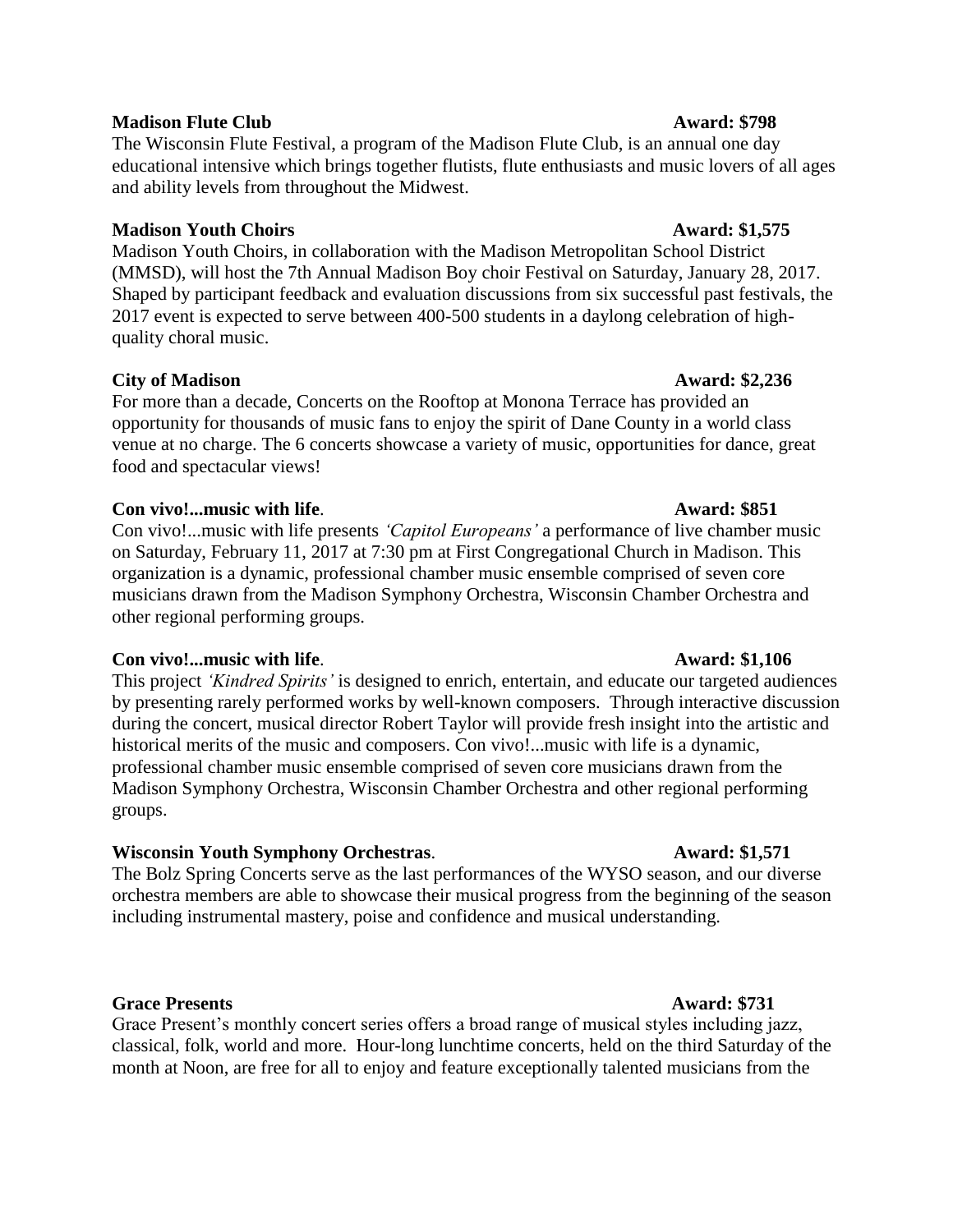local area. Offering free concerts of diverse styles draws a wide range of people to our Grace Presents concerts. The series features Dane County musicians almost exclusively.

### **Greater Madison Jazz Consortium Award: \$1,742**

The Greater Madison Jazz Consortium will present *"InDIGenous Jazz,"* a series of four free concerts of music composed and performed by our community's finest jazz musicians. Each concert will include a Q&A with the evening's featured performers through which audiences deepen their understanding and appreciation of jazz.

# **Madison Music Collective Award: \$1,077**

The Madison Music Collective will produce two extraordinary event/concerts. The first concert features the internationally renowned and groundbreaking Gabriel Alegria Afro Peruvian Jazz Sextet. Our second concert/event stars Richie Cole & the Madison Alto Madness Orchestra in an homage to Charlie Parker's "Yard bird" opera being presented by Madison Opera.

### **Madison Choral Project Award: \$2,236**

The Madison Choral Project, a fully professional choir, will welcome a diverse audience to a spring concert series celebrating new compositions written after the year 2000, including the Wisconsin premiere of Ted Hearne's "Privilege," works by David Lang and Joby Talbot, and a world premiere by Madison-based composer Japser Alice Kaye.

### **Madison Youth Choirs Award: \$3,150**

Madison Youth Choirs' spring semester will encompass 16 weeks of choral rehearsals and several public performances focusing on a theme entitled "Hide and Seek," All nine performing choirs will also perform this program on a spring 2017 tour to a combined 25 schools and retirement homes. Over 500 young singers in Madison Youth Choirs' performing ensembles will sharpen their critical thinking, analytical, and investigative skills to identify patterns, puzzles and secret structures in musical compositions.

# **Madison Opera, Inc. Award:**

### **\$1,995**

Madison Opera offers a range of youth engagement activities, all designed to share the magic of live professional opera with students from around Dane County, helping bridge the gap left by dwindling arts exposure and education in our schools. We are financially accessible, with tickets to our mainstage productions beginning at \$18 and a popular student rush program.

# **Middleton Community Orchestra Award: \$1,995**

Performed by outstanding, amateur musicians from Dane County in collaboration with some of classical music's brightest stars who have ties to the area, MCO's Winter and Spring Concerts are affordable, accessible community events perfect for audiences of ALL ages. General Admission is \$10, and all students are admitted FREE of charge. At any given concert, there is a young, local soloist collaborating with the 70 musicians in the MCO performing for an audience of 300-400 at the Middleton Performing Arts Center.

# **Wisconsin Youth Symphony Orchestras Award: \$1,723**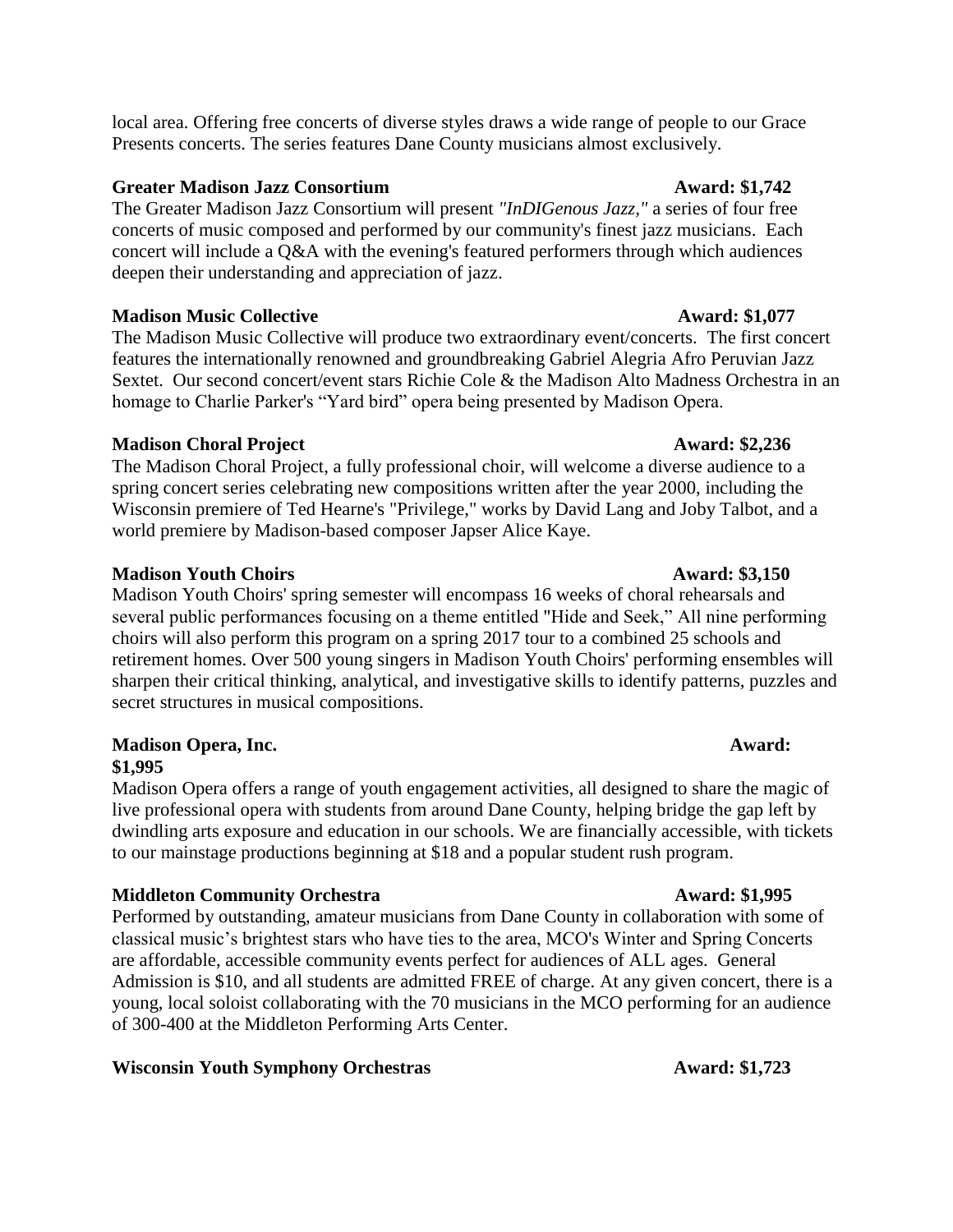The Diane Endres Ballweg Winterfest Concert Series, performed by WYSO's more than 480 young musicians in five orchestras, feature the most challenging repertoire of the year. These performances inspire WYSO members to increase their instrumental skills, listen closely to their fellow musicians, and give a stunning display of their talents to an appreciative audience.

# **Theatre**

# **Theatre LILA Award: Award: Award: Award: Award: Award: Award: Award: Award: Award: Award: Award: Award: Award: Award: Award: Award: Award: Award: Award: Award: Award: Award: \$3,308**

Theatre LILA and Four Seasons Theatre present *Big Fish, the musical*: a father's story, a son's journey and life's epic adventure. LILA puts its style of inventive physical storytelling into this collaboration to present a magical tale about a family coming together—and the beauty of dreaming bigger.

# **First Act Children's Theatre Award: \$779**

First Act Children's Theatre's *A Friend In Need* explores the joys and challenges of friendship. With music, puppetry and movement, Class Act brings high energy and fun to a serious subject. Puppetry, songs and audience interaction help tell the story in all Class Act productions. Student volunteers take small roles in the show.

### **Playtime Productions Award: \$1,505**

PlayTime will prepare and present its own version of the classic Charles Perrault tale, Cinderella, entitled *If the Shoe Fits-A Cinderella Story*. Children and families will enjoy delightfully funny sequences as the proper foot is sought for and the shoe is tried on repeatedly, through PTP's drama, song and dance. During the Dane County tour, 25 children will learn the craft of theatre by doing.

# **PlayTime Productions Award: \$1,505**

A twister warps Dorothy into the land of the wacky, weird, and wizardly Oz who resides in cyberspace. Toto becomes Mouse and he and Dot follow the world wide web as PlayTime Productions spirals this *[WWW.OZ](http://www.oz/)* tale to life at 15 Dane County venues, at low cost for the entire family.

# **Forward Theater Award: \$3,570**

Forward Theater is proud to present its first commissioned play, *Learning to Stay*, an adaptation by Jim DeVita of Madison author Erin Celello's novel. The show will run for 18 performances over 3 weeks at The Playhouse in Overture Center and will be accompanied by extensive opportunities to engage the community in discussion.

# **Children's Theater of Madison Award: \$2,550**

CTM will present *To the Promised Land* in The Playhouse at Overture Center for the Arts from April 22 through May 3, 2017. *To the Promised Land* is a story about two girls who grow up in the same house on Walnut Street in Milwaukee, sixty years apart from each other; through a